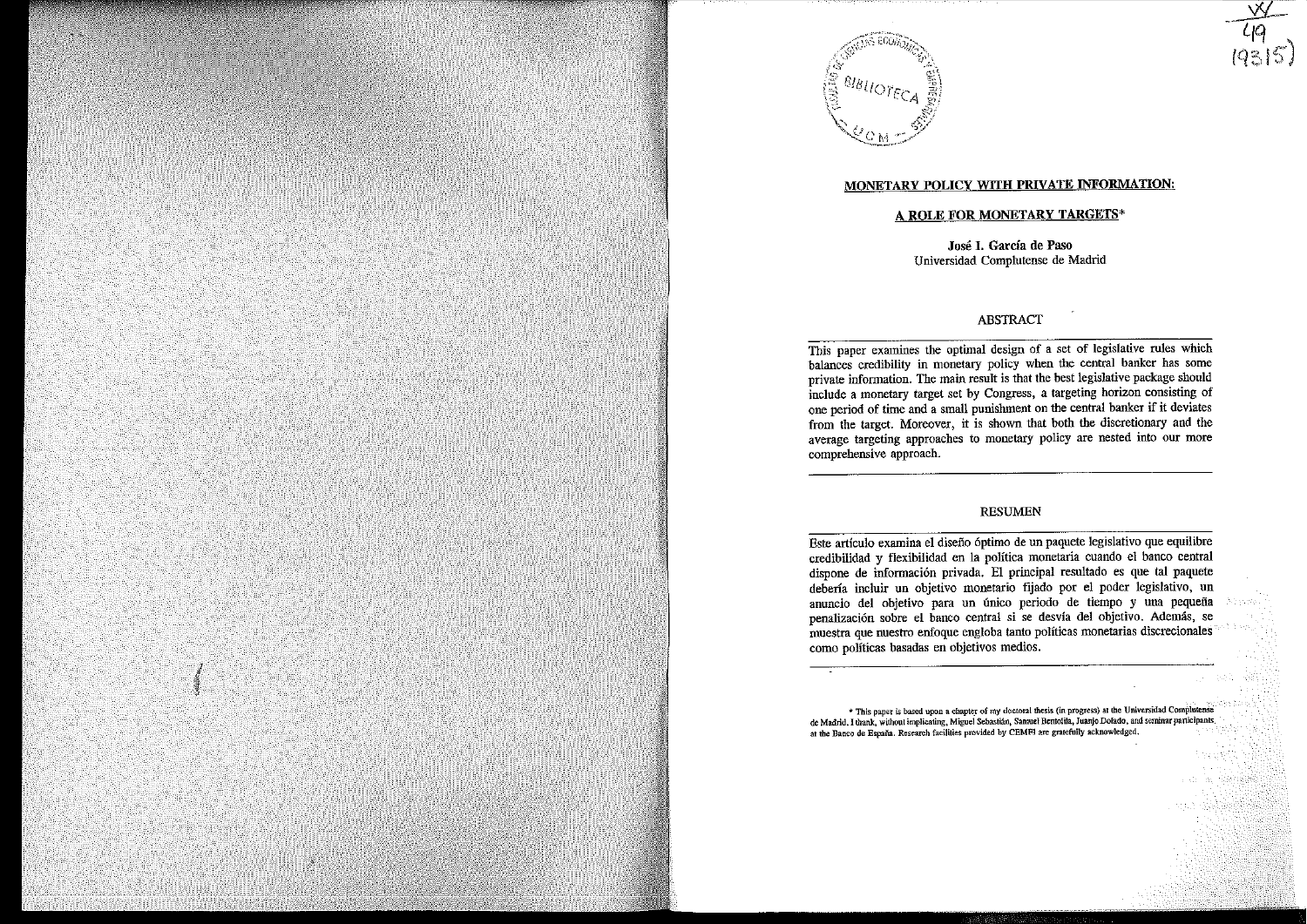

The classic tlme-inconslstency problem in monetary pollcy arises when the market-determined output level is deemed suboptimal by a discretionary central banker. As a consequence, its attempt to surprise rational and forward-looklng agents with high inflation will cause the economy to suffer from an inflationary bias without any additional gain in output (Finn Kydland and Edward Prescott, 1977; Robert J. Barro and David B. Gordon, 1983b).

Although solutions to this problem have been proposed *via* reputation (Barro and Gordon, 1983a) *or* delegation (Kenneth Rogoff, 1985) mechanisms, such proposals are weakened if the central banker has some private information because the agents cannot verify that the monetary authority has not intentionally lnvalidated their expectations (Matthew B. Canzoneri, 1985).

As alternative resolutions, three legislative approaches have been suggested. First, Canzoneri's (1985) *average targeting* procedure specifies that Congress should pass legislation requiring that the average money growth rate over a given time horizon equal the desired inflation rate. Second, Rogoff's (1985) *flexible targeting* procedure suggests that Congress should impose a cost on the central banker if money growth deviates each period from the desired inflation rate, Third, Torsten Persson and Guido Tabellini's (1993} approach suggests that Congress and the central banker should sign a performance-based contract specifying a linear punlshment on the central banker for any percentage point of realized inflation (or money growth). Since these procedures do not depend on the central banker's private information, they are operational.

This paper examines the optimal design of a monetary policy set of legislative rules which balances credibility and flexibility in monetary policy when there is private information. In particular, we analyze a legislated monetary policy package conslsting of a monetary target, a punishment for deviation from the target, a targeting horizon, and a target setter. The main result of the model is that the best package should include a

 $\mathbf{1}$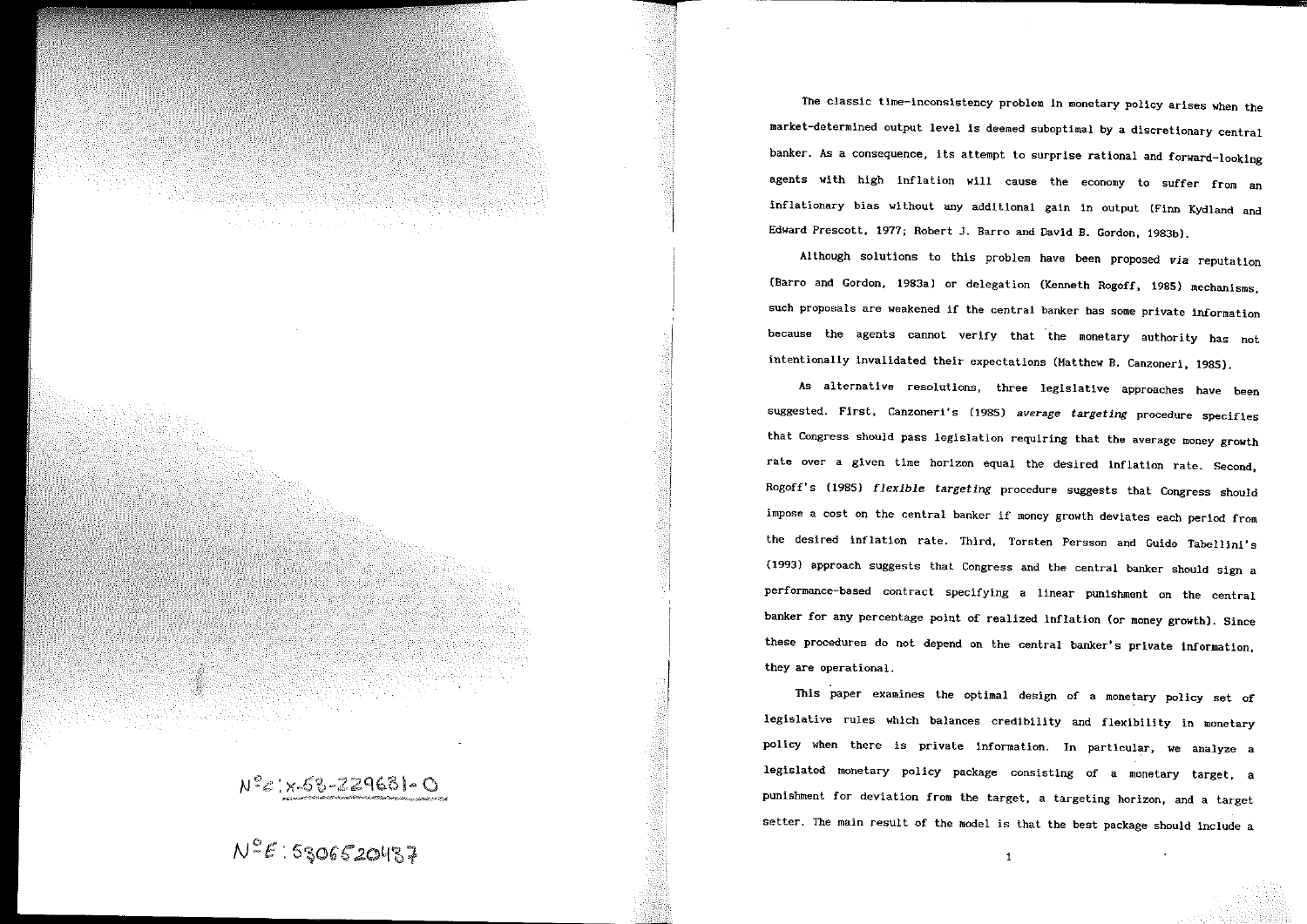target set by Congress, a targeting horizon consisting of just one period of time and a small punishment on the central banker if it deviates from the target, Moreover, it is shown that both the discretionary solution and the average targeting solution are special cases of our more comprehensive approach.

#### I. The basic model

Consider a standard rational expectatlons supply function

(1) 
$$
y_t = y_n + \theta(\pi_t - \pi_t^e) \qquad \theta > 0
$$

where  $y_t$  is the log of output in period t,  $y_n$  denotes the log of the natural rate of output,  $\pi_t$  is the actual inflation rate in t, and  $\pi_t^e$  is the wage setters' prediction of the inflation rate conditional on information available at the end of period t-1.

Equation (1) incorporates the basic properties of an expectational Phillips curve in which only unexpected inflation creates, for a time, a deviation from the natural rate of output. This may due to the existence in the economy of nominal labor contracts, firms that hire workers according to their marginal productivity curve, and some labor market imperfections that keep real wages above the real market-clearing wage (see Alex Cukierman, 1992, pp. 38-42, for details).

The price level arises from a simple quantity equation

(2)  $P_t$ 

where  $m_t$  and  $p_t$  are the logs of the money stock and the price level, respectively, and  $v_t$  is a money demand disturbance realized at the end of period t. Suppose that v, follows a random walk.

 $\pi_{1} = g_{1} - \delta_{1}$ 

 $\overline{\phantom{a}}$ 

First differencing, (2) yields

 $(3)$ 

where  $\delta_t$ =-(v<sub>t-vt-1</sub>) and  $g_t$  is the growth rate of the money stock and the monetary policymaker's instrument;  $\delta_t$  is a white noise innovation in the money demand with a finite variance,  $\sigma_{\delta}^2$ .

After perlod-t wages are set, the monetary policymaker chooses its policy,  $g_t$ . Suppose further that the wage setters do not see  $\delta_t$  at the time they have to specify nominal wages. However, the monetary policymaker does have a private forecast  $(e_t)$  of  $\delta_t$  at the time it conducts monetary policy. Such a forecast has a white noise error  $(\epsilon_t)$  with finite variance  $(\sigma_x^2)$  and  $\sigma_{\delta}^2$ . Although the wage setters observe  $\delta_t$  and  $\pi_t$  after  $g_t$  is set, they cannot distinguish the forecast,  $e_t$ , from the forecast error,  $\varepsilon_t$ .

In our economy there exists a government that carries out certain administrative and legislative duties. Since one of the government's administrative duties is to conduct monetary policy, we will refer to the branch of goverrunent that performs administrative tasks as the central banker. 1be branch of government that carries out legislative duties will be referred as Congress,

We assume that the government as a whole has preferences over two policy outcomes: a desirable output goal,  $ky_n$ , and a desirable inflation rate,  $\pi^*$ , as reflected in the utility function

(4)  $\overline{u}_t = -(y_t - ky_n)^2 - s(\pi_t - \pi^*)^2$   $k > 1$ 

Assume that the government wants to maximlze its expected N-period average utility

(5) 
$$
\overline{U} = \frac{1}{N} E_0 \left\{ \sum_{t=1}^N \overline{u}_t \right\} \qquad 1 \leq N < \infty
$$

N is the number of periods in the time horizon contemplated by the government, whereas  $E_{\tau}$  is an expectations operator conditional on period  $t = \tau$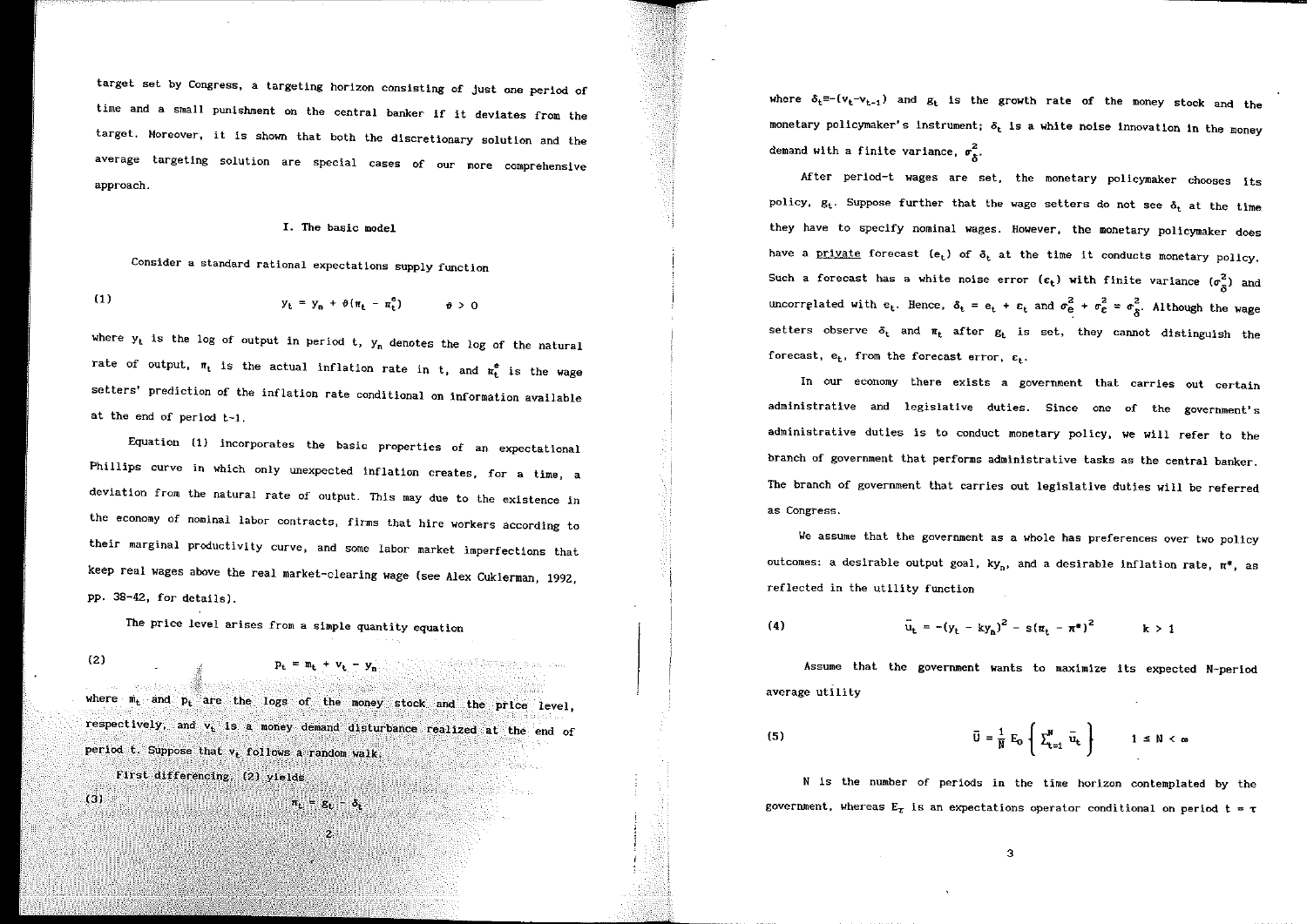information. Discounting ls lgnored for parslmony.

The government's expected average N-period utlllty can be rewrltten as

$$
U = \frac{1}{N} E_0 \left( \sum_{t=1}^N u_t \right)
$$

where  $U = \bar{U}/\theta^2$ ,  $u_t = \bar{u}_t/\theta^2$ ,  $u_t = -(\alpha_t - \alpha_t^2 - \delta_t - v^*)^2 - f(\alpha_t - \delta_t - \pi^*)^2$   $f \equiv \alpha/\theta^2$  and  $y^* = (k-1)y_x/\theta$ .

Thus the central banker's problem is to choose the path of money stock rates of growth to maximize the expected value of its average N-period utility. Because of the stationary nature of the model, thls maximization problem reduces to a sequence of one-period problems, in which the central banker chooses  $g_t$  to maximize its expected one-period utility for each period t. If it could adhere to a fully state-contingent rule while truthfully revealing its private information, we would obtain the ideal solution

$$
g_t|_1 = \pi^* + e_t
$$

(7)

This solution does provide the desired inflation rate without changing the average rate of output (because the predictable part of the money demand shock,  $e_t$ , is fully accommodated).

However, Canzoneri (1985) shows that if the central banker's forecast of money demand is private information, direct verlfication by the wage setters of the central banker's adherence to the ideal policy is not possible. Therefore, if the central banker lacks this type of commitment technology, the discretionary solution emerges as the equilibrium outcome

(8)  $g_t|_D = \pi^* + e_t + \frac{y^*}{f}$ 

characterized by an inflationary bias without a systematic higher output.

As a consequence, Canzoneri (1985) explores several types of resolutions to the inefficiency of the inflationary bias when the central banker cannot credibly revea! its private information. First, he centers upon a reputational approach along the lines of Edward J. Green and Robert H. Porter (1984).

4

Speclfically, he shows that the existence of a trlgger strategy on the part of the wage setters can mitigate the time inconsistency problem partially, even in the presence of private information. However, this reputational solution is not feasible for a range of parameters such that  $y^*/f \leq 2$ .

Second, he considers a legislative approach. In particular, Congress could legislate a two-period average targeting procedure requiring that the average money growth rate per two periods equal the socially desired lnflation rate. This approach has recently been pursued by Hichelle R. Garfinkel and Seonghwan Oh (1993) by deriving the optimal (from Congress' vlewpoint) length of the average targeting horizon. Although such rules are incentive compatible, it will be shown below that they are too rigid to provide a good resolution to the credibility problem.

A third approach is to add private information to Rogoff's (1985) perverse policymaker solution. In this scenario, monetary policy is delegated to a fully independent central banker with an {assumed) proclivity towards anti-inflationary policies. Although this type of resolution works when the central banker's information is verifiable, Canzoneri (1985) shows that it is not effective when the central banker has private information concerning the realization of the stochastic variables that constraln its choices. Moreover, the same ineffectiveness applies to the delegation of monetary policy to a partially independent conservative central banker proposed by Susanne Lohmann (1992).

A fourth approach has been suggested by Persson and Tabellini {1993). These authors propase that Congress should penalize the central banker through a linear punishment {k) for any percentage point of realized inflation. In this case, the central banker objective function will be

 $\mathbb{U}\big[_{\text{PT}} = \frac{1}{\text{N}}\,\mathbb{E}_0\,\left\{\,\sum_{\text{t}=1}^{\text{N}}\big[\mathbb{u}_{\text{t}}\,-\,\mathsf{k}\pi_{\text{t}}\big]\,\,\right\}$ (9)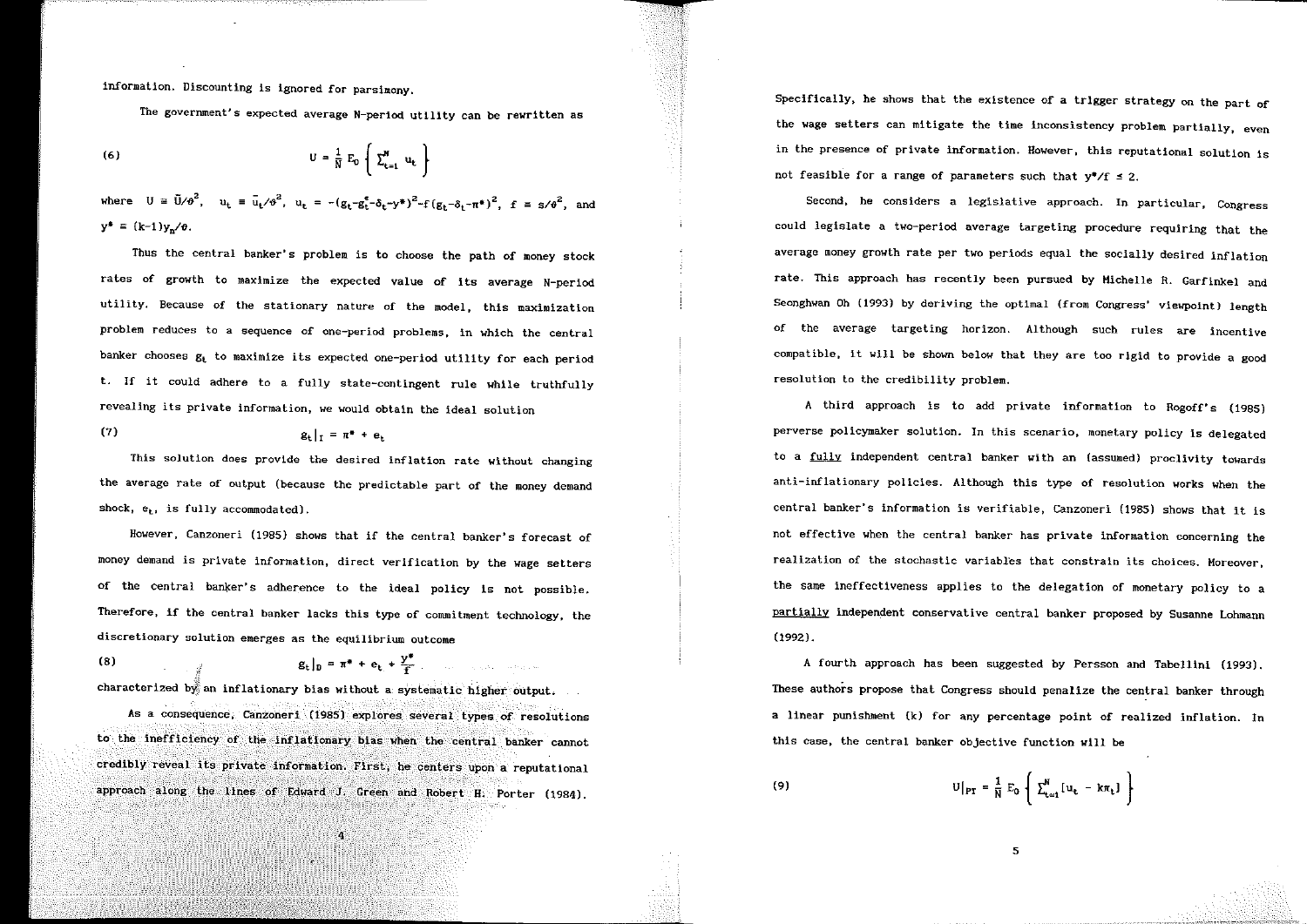Maxlmizlng this objective functlon, one obtalns

(10) 
$$
g_t|_{PT} = \pi^* + e_t + \frac{y^*}{f} - \frac{k}{2f}
$$

¡

As a consequence, if Congress sets  $k = 2v^*$ , then the ideal solution would be obtained.<sup>1</sup>

Finally, we consider Rogoff's (1985) legislatlve approach. Congress could legislate a system of rewards and punishments through which the central banker's incentives are altered so that it places some direct weight on achieving a low rate of growth for a nominal variable that is observed by all market participants (e.g., the inflation rate or the money growth rate). In particular, Congress could legislate that a given (finite or infinite) punishment will be imposed on the central banker if such a nominal variable does not hit a prespecified target. In Rogoff's {1985) analysls, thls target is fixed by the central banker ltself and since his model considers a one-shot game, the targeting horizon is just one period.

Here we extend Rogoff's (1985) legislative approach in two dlrections: on the one hand, to consider the possibility that the target to meet can be specified not only by the central banker, but also by Congress; and, on the other hand, to explore the time horizon the target must be specified far. This new approach will permit us to identify an optimal monetary policy package from Congress' viewpoint consisting of a) the optima! target, b) the optlmal target setter, c) the optimal punishment, and d) the optimal targeting horizon.

<sup>1</sup> Although Persson and Tabellini (1993) claim that their approach is a targeting proceduré, lt should be clear that it cannot be considered so. The reason is that a targeting procedure involves a punishment for deviations from a prespecified target. Since in Persson and Tabellini's analysis the central banker is punished for any percentage polnt of inflation, not for any percentage point of deviation from a target, the existence of such a target becomes irrelevant. In other words, their results are the same irrespective of a target being announced or not. To my knowledge, the real world institutions that would fit Persson and Tabellini's inflation contract are fixing the budget of the central bank or the remuneration of its governors in nominal terms.

We will center upon a money supply growth targeting procedure because of two reasons. First, since the central banker cannot control the inflatlon rate perfectly. It will be difficult to see a central banker willing to be punished if lt does not hit an inflation target. Second, we will be able to compare our targeting approach to Canzoneri (1985) and Garfinkel and Oh's {1993) average targeting procedure.

## IJ. Honetary Targeting in a Hultiperiod Framework

Assume that Congress enters legislation punishlng the central banker lf it fails to hit an average period money growth target,  $g_a$ , over a prespecified time horizon, N. That is, the central banker chooses its policy to maximize

(11) 
$$
U' = \frac{1}{N} E_0 \left\{ \sum_{t=1}^N u_t - h \left[ \sum_{t=1}^N g_t - N g_s \right]^2 \right\}
$$
  $1 \le N < \infty$ ,  $0 \le h \le \infty$ 

It is assumed that Congress can choose a cost h, which the central banker incurs when the target is not met on average over the targeting horlzon. The size of h determines the tightness of the targeting procedure. If  $h = \omega$ , Congress imposes an infinite cost on the central banker if the average period money growth target is not met. However, such a cost might be lower and it does not exist if h=O.

An lmportant issue here is who specifies the target to be met. There are two potential candidates: Congress and the central banker. As lt wlll be shown below, the optimal target for Congress differs from that for the central banker. In this respect, our work departs from Rogoff (1985) and Canzoneri  $(1985)$  in that we optimally derive the target depending upon the target setter. On the contrary, they assume that the target to be hit is the socially optima! inflation rate, *n•.* Later, we will demonstrate that such a target is optima! for the central banker but not for Congress.

OUr monetary targeting model consists of four stages.

6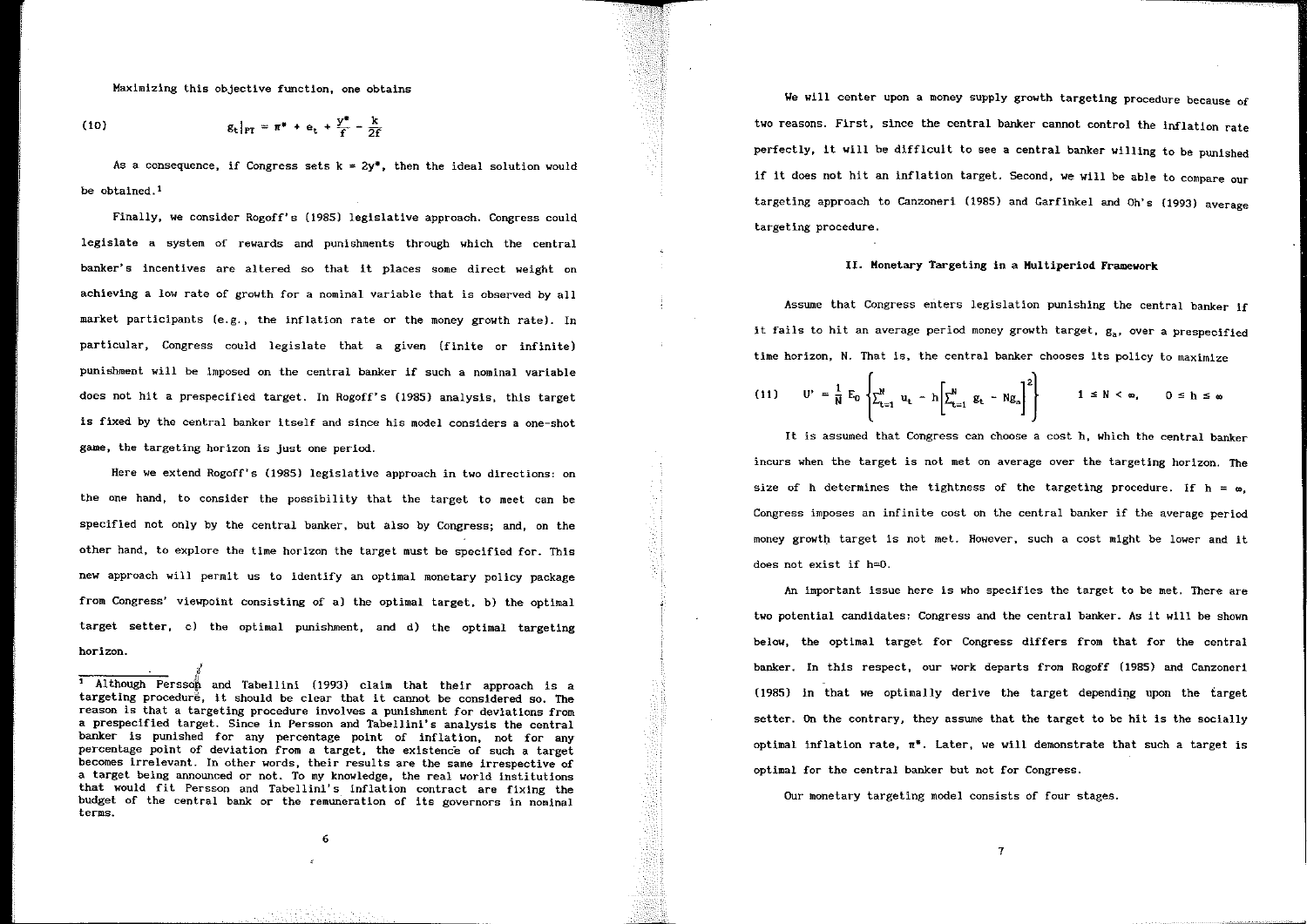1) At the beglnning horizon, N. examing of period 1, Congress sets the cost, h, and the targeting

<sup>2)</sup> Then, Congress (or the central banker itself) chooses the monetary target,<br>g<sub>a</sub>.

<sup>3) Each</sup> period from 1 to N the following occurs: a) the wage setters form<br>their money gradu their money growth expectatlons on the basis of their knowledge of the banker's utility function, the target setter's identity, the central  $\frac{1}{2}$ monetary target,  $g_a$ , and the targeting horizon; b) the money demand shock  $\delta_{\rm t}$ is realized; c) the central banker sets the money growth rate.

*41* At the end of period N, the central banker is punished if the target is not met on average.

In stage three the wage setters and the central banker play a no cooperative game which provides the paths of money growth rates and of money growth expectations over the whole N-period. In stage two the target setter optimally chooses the monetary target in the light of such paths. Finally, in stage one, Congress ontimily. Congress optimally sets both the punishment and the horizon in order to maximize its expected average that and the targeting the model is solved by backward induction.

Proposition 1 characterizes the equilibrium in stage three. **Example 20** in stage three.

PROPOSITION 1: For given  $h_i$ ,  $N_i$ , and  $g_{ai}$ , the paths of money growth rates and of money growth expectations are given by the following expressions:  $g_t = \frac{f}{f+Wh} \pi^* + \frac{Nh}{f+Wh} g_a + \left[ \frac{f+(N-t)h}{f\{f+(N-t+1)h\}} - \sum_{\tau=1}^{k-t} \frac{h}{f\{f+(N-\tau+1)h\}} \right] y^*$ <br>+  $\frac{(1\leq t)(f+(N-t)h)}{f\{f+(N-t+1)h\}}$  $\frac{(\text{I+f})[\text{f+(N-t)h}] + \text{h}f^{\text{el}}}{(\text{I+f})[\text{f+(N-t)h}] + \text{h}f^{\text{el}}}.$  $g_t^* = \frac{f}{f + Nh} n^* + \frac{Nh}{f + Nh} g_s + \left[ \frac{f + (N-t)h}{f[f+(N-t+1)h]} - \sum_{t=1}^{t-1} \frac{h}{f[f+(N-t+1)h]} \right] y^*$ -  $\sum_{\tau=1}^{t-1} \frac{h(1+r)}{(1+r)[f+(N-\tau)h]+hf^{\sigma}\tau}$ 8

for  $t = 1, 2, \ldots, N$ .

(see Appendix for the proof}.

Once obtained the expressions for  $g_t$  and  $g_t^e$ , it is necessary to find the optima! target. Here it is important to know who sets the target because the central banker's utility function differs from Congress' utility function since the former one contains the punishment for deviating from the target. Proposition 2 presents the optimal targets for both Congress and the central banker  $(g_{a}^{c}, g_{a}^{B})$  which maximize their utility functions, evaluated at stage two.

PROPOSITION 2: *For given h and N, the optimal monetary targets for the central banker* and *Congress* are *given by the followlng expressions:* 

> $g_n^B = \pi^*$  $g_{a}^{C} = \pi^{*} - \frac{f + Nh}{2} \sum_{i=1}^{N}$  $\frac{1}{f+th}y^*$  $N<sup>2</sup>$ h  $\sim$ t=1

(see Appendix for the proof).

These results suggest that strategic considerations involve the election of an optimal monetary target. This finding contrasts with the approach adopted by Rogoff and Canzoneri. In particular, we show that using the desired inflation rate,  $\pi^*$ , as a target is optimal from the central banker viewpoint but Congress would not choose such a target. Only if the punisment-h on the central banker for deviating from the target is infinlte or the targeting horizon is infinite, Congress would target  $\pi^*$ .

Since the optimal monetary targets for the central banker and Congress differ, it is clear that the paths of money growth rates will be different depending upon the target setter. Proposition 3 presents the existing relation between both paths of money growth rates.

PROPOSITION 3: *The path of money grawth is higher when the central banker sets the monetary target:*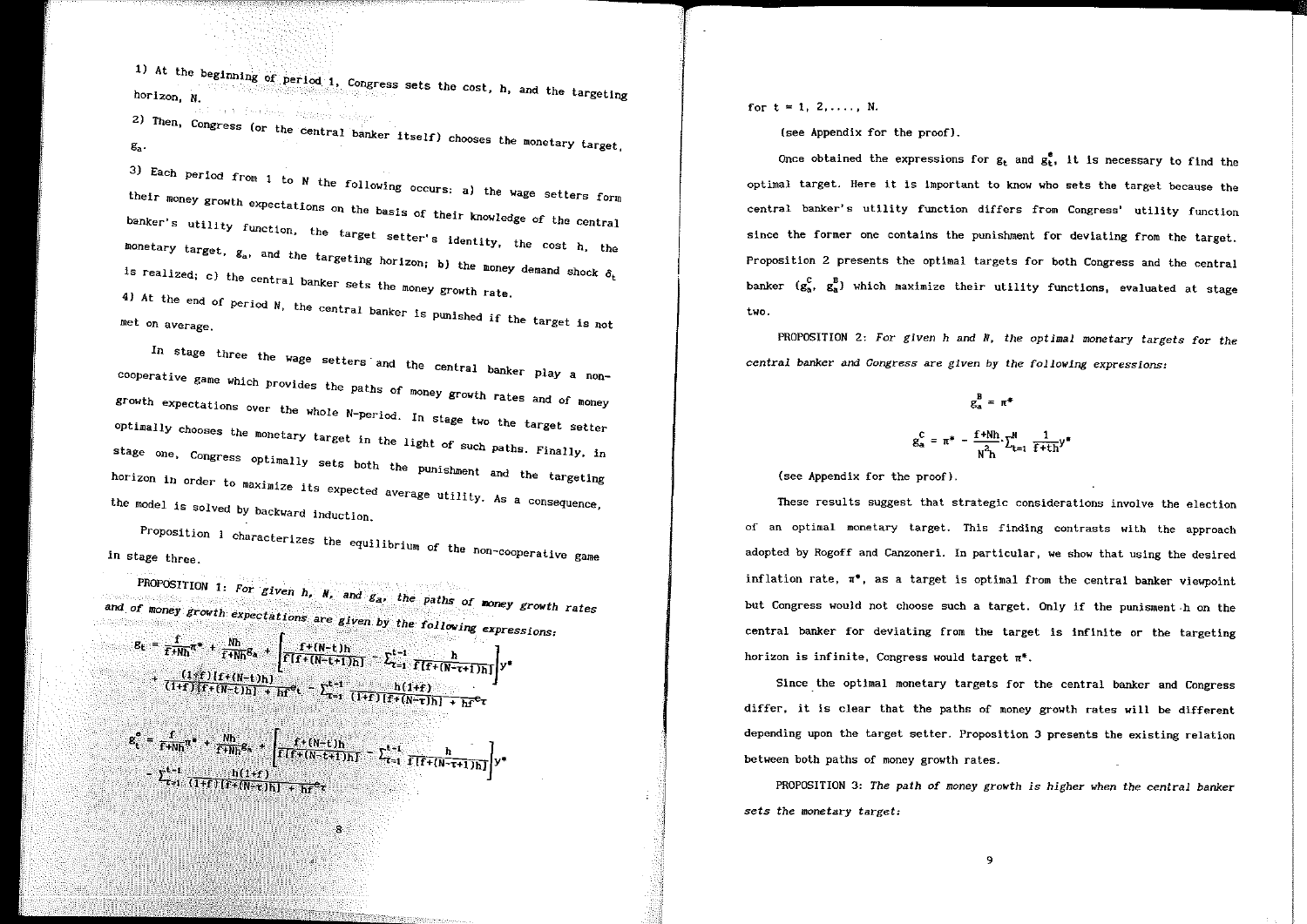$$
g_t^B = g_t^C + \frac{1}{N} \sum_{t=1}^N \frac{1}{f + th} y^*
$$

{see Appendix for the proof),

These paths of money growth are related with those resulting from the average targeting solution proposed by Canzoneri (1985), and Garfinkel and Oh (1993), as shown in proposition 4.

PROPOSITION 4: *The average targeting resolution* can *be* reduced *to a special case* of our approach *when the punishment on the central* banker far *deviating from the target is inflnite.* 

(Proof): As h approaches infinity, it is easy to see that both  $g_t^B$  and  $g_t^C$ reduce to:

$$
g_{t} = \pi^{*} + \left[\frac{(N-t)}{f(N-t+1)} - \sum_{\tau=1}^{t-1} \frac{1}{f(N-\tau+1)}\right] y^{*} + \frac{(1+f)(N-t)}{[(1+f)(N-t)]+f} e_{t} - \sum_{\tau=1}^{t-1} \frac{1+f}{[(1+f)(N-\tau)]+f} e_{\tau}
$$

This expression is similar to that obtained by Garfinkel and Oh (1993) for the path of money growth rates under an average targetlng procedure.

Moreover, our expressions for  $g_t$  can be related to the discretionary solution, as stated in the following proposition.

PROPOSITION 5: *The discretionary solution can be reduced to a special case* of our *approach when either the targeting horizon contains an lnfinite*  number *of periods* or the *punishment h is* zero.

(Proof): As N approaches infinity, it is easy to see that both  $g_t^B$  and  $g_t^C$ reduces to  $g_t|_p$ . At the same time, if h=0 the expression for  $g_t$  in proposition 1 reduces to  $g_t|_{p}$ . 2

#### III. Discussion

Expressions for  $g_t^B$  and  $g_t^C$  show the existence of a gross inflationary bias  $f+(N-t)h$ <br> $f(f+(N-t+1)h)^2$  which decreases as (N-t) decreases. This implies that as time progresses towards N the central banker is more constralned by the target. Moreover, we can see that the gross inflationary bias decreases as h rises; that is, the higher the punishment for not hitting the target the more inflation conscious the central banker will be.

Despite the existence of a gross inflationary bias, monetary targeting has a somewhat offsetting effect: because the target constraints monetary policy there must be some reversals of previous inflationary biases, as given by the term  $-\sum_{\tau=1}^{t-1} \frac{h}{f[f+(N-\tau+1)h]}y^*$ . As t approaches N, the deflationary reversal is higher, so that the net inflationary bias falls and eventually becomes negative. This may be so despite a finite punishment h originates a positive average inflationary bias over the targeting horizon (with the exception of the case where N=l).

At the same time, the deflationary reversal grows as h rises. Then, a higher punishment provokes both a lower gross inflationary bias and a higher deflationary reversal. As a consequence, it reduces the net inflationary bias and therefore the average inflationary bias over the whole N-period.

Moreover,  $g_t^B$  contains an additional inflationary term,  $\frac{1}{N}\sum_{t=1}^N\frac{1}{f+t h}y^*$ . The reason behind this additional bias is that Congress chooses the target to maximize its utility function whereas the central banker maximizes its own utility function (which contains a punishment for deviating from the target). Therefore, there exists an incentive for the central banker to accommodate (to a certain extent) the target  $g_a^B$  to  $g_t$ . Since  $g_t$  contains an average inflationary bias (provided  $h \leq \omega$ ) the target set by the central banker will be higher than that set by Congress. This explains why- both targets are different and why monetary policy will be more inflationary if the central banker sets the target.

As N rises the deflationary character of the target set by Congress is lessened, so that both targets are more similar. When  $N=1$ , Congress sets its

 $\overline{2}$  If h=0, the target  $g_a$  is not determined because its existence does not provide any monetary discipline.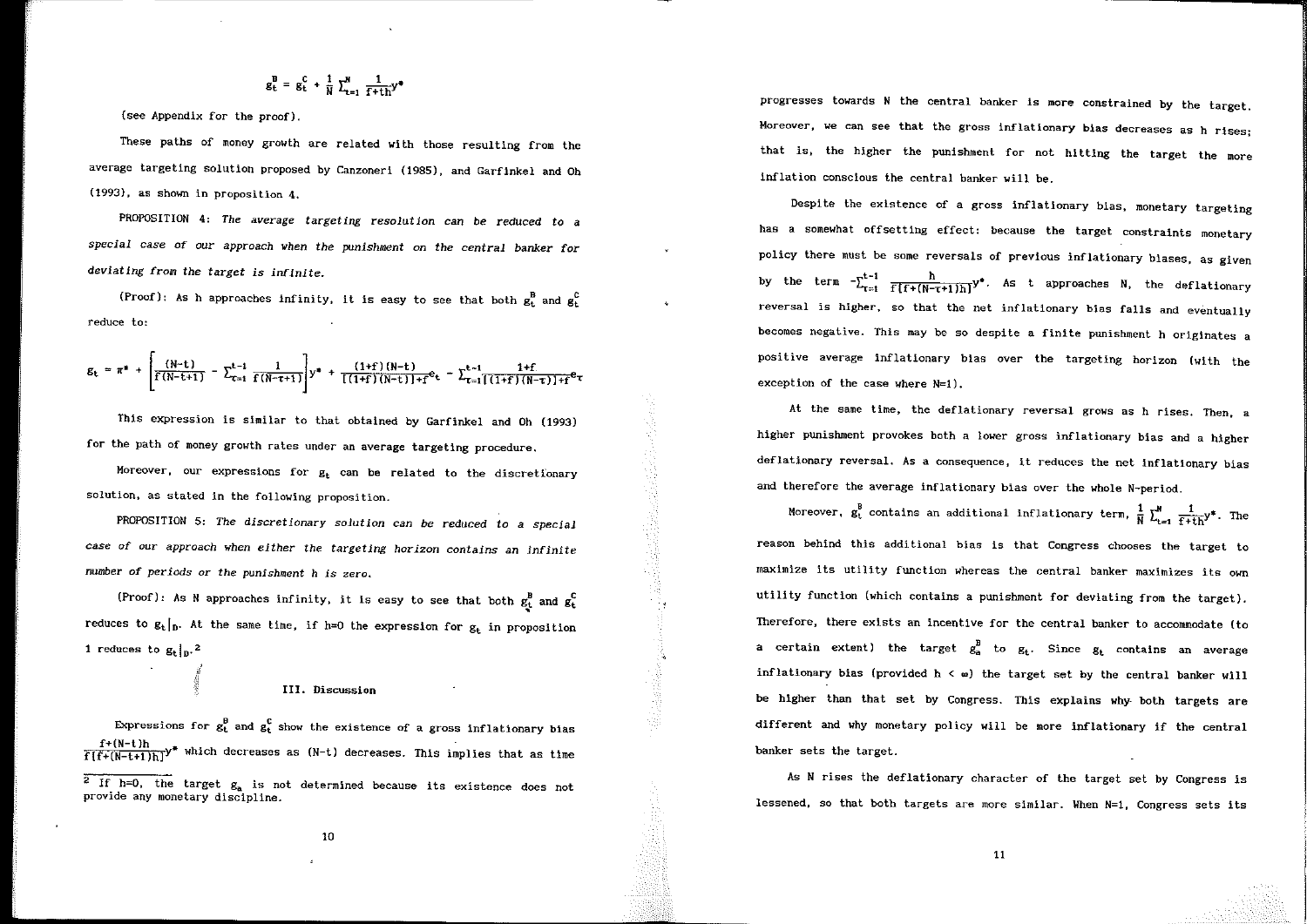most deflationary target  $(g_a^c = \pi^* - \frac{y^*}{h})$ . This target completely offsets the inflationary character of monetary policy, the result being that on average actual inflation and desired inflatlon coincide. This finding is important, because it implies that Congress could legislate a set of incentive compatible rules (a posltive punishment on the central banker, the target, and a oneperiod targeting horizon) that fully eliminates the inflationary bias in monetary policy.

For a given punishment h the target is less blnding to the central banker at any given period t as N grows, so that the incentive for the central banker to create inflation is higher at the beginning of the targeting horizon. In addition, the deflationary reversals must be higher at the end of the targeting horizon. Accordingly, the variability of the net inflation bias around the desired inflation rate increases as N grows. However, when  $N=1$ , there is no scope for flexibility in monetary policy over time so that Congress gains if the target is set as to fully eliminate the inflationary bias. If  $N > 1$ , Congress is aware of the flexibility afforded to the central banker over time and, in turn, of its incentive to inflate more at the start of the targeting horizon (which produces variability of the actual inflation rate over the desired one). Hence, at the time Congress sets the target, it must accorrunodate to a certain extent that incentive on the part of the central banker in order to mitigate the variability of inflation around  $\pi^*$ . To do so, as N grows Congress reduces the deflationary character of its target  $g_s^C$  by approaching it to  $\pi^*$  and provoking a positive net inflationary bias on average. l :§

The existence of monetary targeting has a cost arising from a partial accommodation of the current shock in money demand. The reason is that accommodating a shock generates a deviation between actual money growth,  $g_t$ . and the target, g,, implying a reduction in the central banker's utility. As a consequence, there will be variability of both inflation and output. This

partial accommodation of  $e_t$  is given by the term  $\frac{(1+f) [f+(N-t)h]}{(1+f) [f+(N-t)h] + hf^2t}$ . This term decreases a h rises reflecting the fact that -for a given deviation between  $g_t$  and  $g_{2}$ - a higher punishment decreases the central banker's utility. Hence, the optimal central banker's reaction is to reduce accommodation. Moreover, that term raises a N-t increases, implying that the longer the remaining targeting horizon, the central banker will accommodate the shock to a higher extent because there will be more time to reverse the accommodation and therefore to try to hit the target.

The reversals of the partial accommodation of  $e_t$  in each of the remaining N-t periods are given by the term  $-\sum_{\tau=1}^{t-1} \frac{h(1+f)}{(1+f)[f+(N-t)h] + hf^c \tau}$ . This term increases as h rises and decreases as N-t rises.

Overall, any shock  $e_t$ , will be accommodated  $-\text{on}$  average- to a certain extent over the targeting horizon, unless the punishment h is infinite. It is worth noting that despite the accommodation of  $e_t$  in period t affects both inflation and output, the subsequent reversals of such accommodation in periods  $t+1,...,N$  do not provoke variability of output because the wage setter's expectations incorporate these reversals. Nevertheless, they affect the variability of inflation around *n•.* 

#### IV. Expected Average Utilities

In summary, we can find disutility arising from the targeting procedures due to variability of inflation and output, and due to the inflation blases.

Congress' expected average utility if Congress itself sets the target is given by the following expression:

12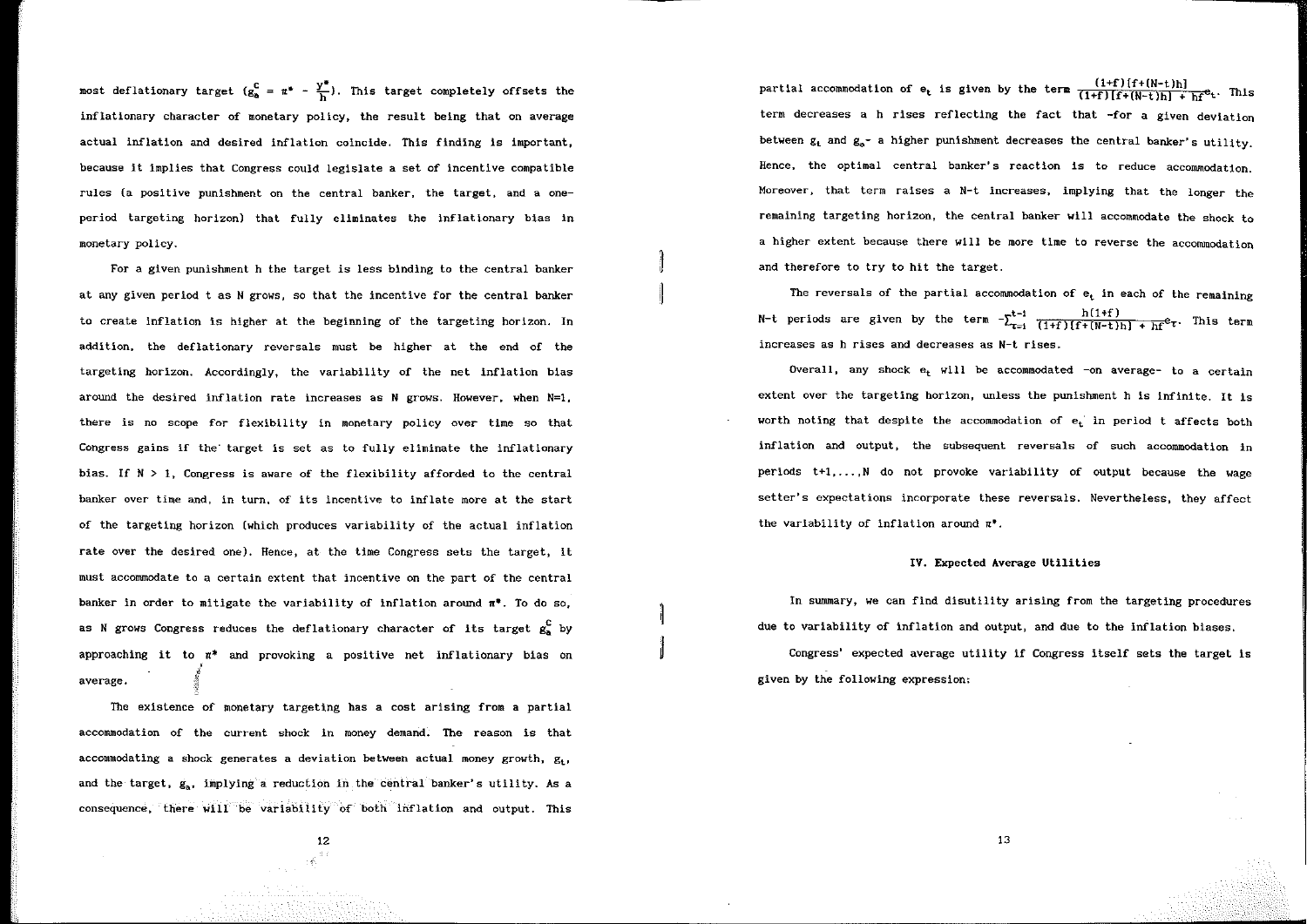$$
(12) \ U_{C} = -(y^{*})^{2} - (1+f)\sigma_{C}^{2}
$$
\n
$$
-\left[\frac{(1+f)}{N} \sum_{t=1}^{N} \left[ \frac{fh}{(1+f)[f+(N-t)h] + hf} \right]^{2} - \frac{f}{N} \sum_{t=2}^{N} \sum_{\tau=1}^{t-1} \left[ \frac{h(1+f)}{(1+f)[f+(N-\tau)h] + hf} \right] \sigma_{\theta}^{2}
$$
\n
$$
-\frac{f}{N} \sum_{t=1}^{N} \left[ \frac{f^{+}(N-t)h}{f[f+(N-t+1)h]} - \sum_{\tau=1}^{t-1} \frac{h}{f[f+(N-\tau+1)h]} - \frac{1}{N} \sum_{t=1}^{N} \frac{1}{f+th} \right]^{2} (y^{*})^{2}
$$

Similarly, Congress' expected average utillty lf the central banker chooses the target to be hit is:

$$
(13) \quad U_{B} = -(y^{*})^{2} - (1+f)\sigma_{C}^{2}
$$
\n
$$
-\left[\frac{(1+f)}{N} \sum_{t=1}^{N} \left[ \frac{fh}{(1+f)[f+(N-t)h] + hf} \right]^{2} - \frac{f}{N} \sum_{t=2}^{N} \sum_{\tau=1}^{t-1} \left[ \frac{h(1+f)}{(1+f)[f+(N-\tau)h] + hf} \right] \right] \sigma_{e}^{2}
$$
\n
$$
-\frac{f}{N} \sum_{t=1}^{N} \left[ \frac{f+(N-t)h}{f[f+(N-t+1)h]} - \sum_{\tau=1}^{t-1} \frac{h}{f[f+(N-\tau+1)h]} \right]^{2} (y^{*})^{2}
$$

It is easy to see that both (12} and (13) converge to the expected average utility under an average targeting procedure if hem. Moreover, both expressions converge to the expected discretionary utility if  $N\rightarrow\infty$ .

The optimal targeting horizon and the optimal punishment that Congress iointly chooses in stage one must maximize (12) if Congress sets the target and {13) if the target is chosen by the central banker.

In order to obtain the optimal -from Congress' vlewpoint- monetary pollcy package (consisting of punishment, horizon, target, and target setter) lt wlll be necessary to simulate the above expected average utilities since it is not  $\mathop{{\rm possible\,\,to\,analit}}\nolimits^{\ell}_{{\rm{cally}}}$ cally derive them.

Our model presents two key parameters: a) the ratio of the weight attached to inflation stabillty related to output stablllty, s, to the squared elasticity of output with respect to unanticipated inflation,  $\theta$ ; this parameter has been denoted by f; b) the weighted difference between output goals in the economy relative to the predictable part of the money demand shock, denoted by  $y^*/\sigma_{\varpi}$ .

1

# *A. Simu.lations when the central banker sets the target*

We have performed several simulations that are shown in table 1 when the central banker sets the monetary target. In each cell, the figure on the left shows the optimal punishment  $h^*$  whereas the figure on the right denotes the optimal length of the targeting horizon  $N^*$ . For instance, the first cell in the table says that for  $f=0.1$ ,  $y*/\sigma_e=0.1$ , the optimal combination of monetary policy instruments is given by  $h^*=0.13$  and  $N^*=1$ . Since we have performed simulations up to  $N=100$ , the second cell in the table, for instance, is showing that for f=0.5,  $y*/\sigma_{e}=0.1$ , the optimal monetary policy combines a punishment  $h^* = 0.01$  and a targeting horizon consisting of  $N^* = 100$  periods. The optimal combinations in the table provide a higher expected average utility for Congress than the discretionary solution  $(h=0 \text{ or } N=a)$  and the average targeting solution ( $h=\omega$ ,  $N^*$ ).

# TABLE 1. OPTIMAL PUNISHMENTS AND TARGETING HORIZONS

| *⁄σe |         |           |           |
|------|---------|-----------|-----------|
|      | 0.1     | 0.5       |           |
| 0.1  | 0.13, 1 | 0.01, 100 | 0.01, 100 |
| 0.5  | 0.45, 1 | $0.01$ 97 | 0.03, 100 |
| 1    | 0.79, 1 | 1.02, 1   | 0.04, 96  |
|      |         |           |           |

Table 1 shows that, in general, for a given f, the optlmal targeting horizon becomes shorter and the optimal punishment becomes larger as  $y^*/\sigma_e$ increases since in that case the benefits of flexibility provided by the targeting procedure are less worth.

In addition, table 1 reveals that, in general, for a given  $y^*/\sigma_{e}$ , the

 $\frac{14}{11}$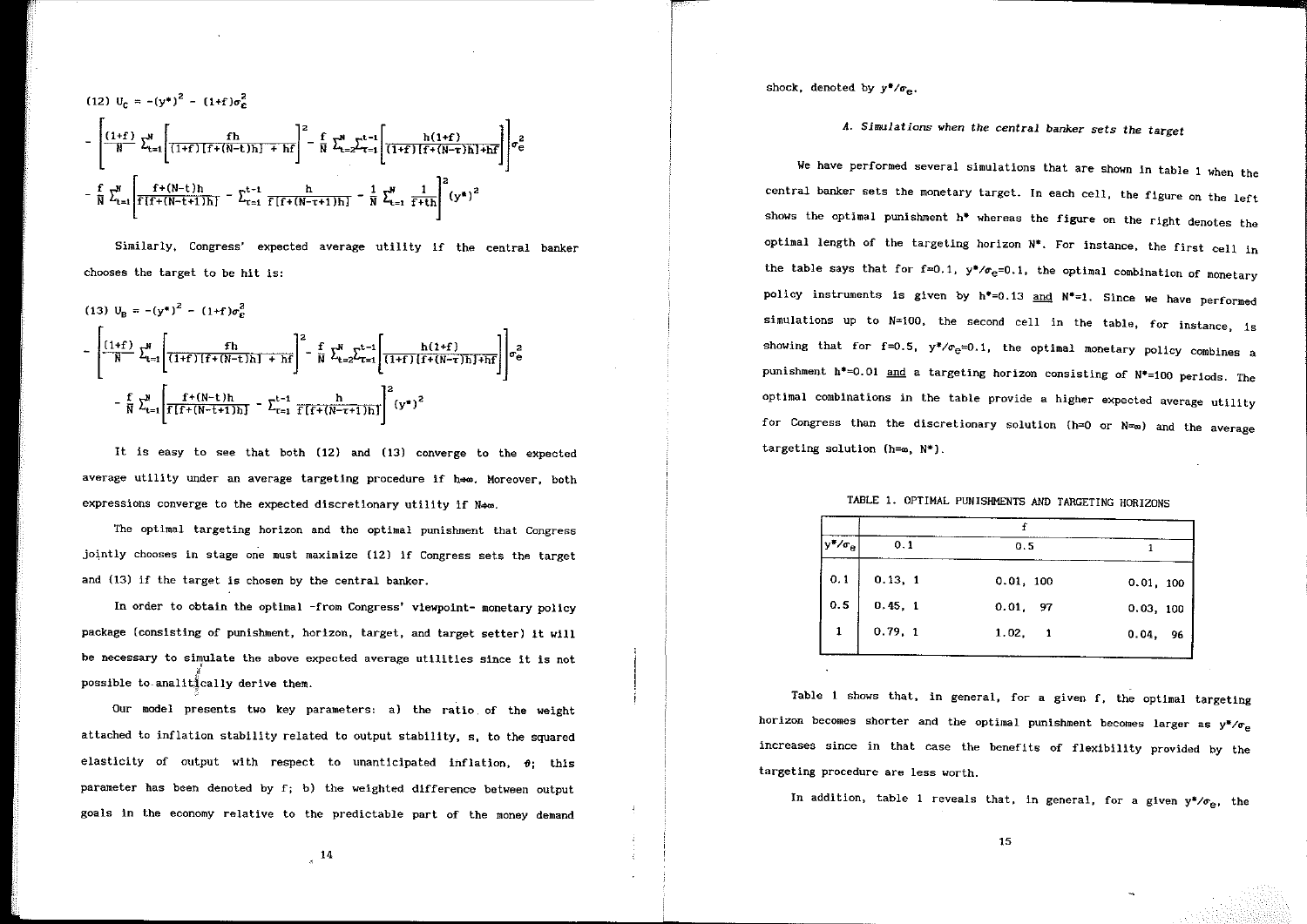optima! targeting horizon becomes longer and the optima! punishment becomes smaller as f increases. However, we can find some cases for which the optima! punishment rises as f grows. To explain why lt can be so, !et us consider as an example the case where the optimal  $h^*$  grows from 0.79 to 1.02 and the optimal length  $N^*$  is 1. In this case the expected utility provided by a targeting procedure when the central banker sets the target is given by

(12) 
$$
U_{\text{B}} = -\frac{f}{(f+h)^2}(y^*)^2 - (1+f)\frac{h^2}{(1+f+h)^2}\sigma_{\text{e}}^2 - (y^*)^2 - (1+f)\sigma_{\text{E}}^2
$$

The first term measures the disutility arising from the inflationary bias whereas the second term relates to the partial accommodation of money demand shocks. Both terms depend positively and negatively upon the value of f, so that -as can be seen through their corresponding partlal derivatives- they can either increase or decrease as f rises depending on the values of h,  $y^*$ , and  $\sigma_{\alpha}^2$ . With our particular parameter values we find that the disutility from the inflationary term rlses and the disutility from money demand shocks decreases as f goes from  $0.1$  to  $0.5$ . Hence, the overall utility rises by reducing the inflationary bias and by accommodating money demand shocks to a lesser degree. Both effects are obtained by setting a higher punishment h.

## *B. Simulations when Congress sets the* target

Al! simulations performed when Congress sets the target provide a common result: the optima! monetary policy combines a punishment h\*=0.01 and a length  $N^*=1$ . The reason for this result can be observed in the expression for the expected social utility when  $N=1$ :

(13) 
$$
U_{C} = \sqrt{(1+f)} \frac{h^{2}}{(1+f+h)^{2}} \sigma_{e}^{2} - (y^{*})^{2} - (1+f)\sigma_{E}^{2}
$$

Equation (13) shows that if the targeting horizon is just one period,

Congress sets the target in a fashion that completely removes the lnflationary bias in the economy. Since we are left with the dlsutility arising from the less than full accommodation of money demand shocks, it is optimal to set a small punishment in order to reduce such a disutility.<sup>3</sup> If  $N > 1$ , there will be an additional inflationary bias -on average- and additional variability of inflation around  $\pi^*$ . Thus, a targeting horizon longer than one period is not optima!.

#### *C. The Optimal Target Setter*

Once obtained the optimal values of h and N for the two possible scenarios, we must decide between them in order to maximize expected Congress' utility. Table 2 presents the utility differences exlsting between the optima! monetary policy when Congress sets the target  $(h^*=0.01, N^*=1)$  and the optimal monetary policy when the central banker sets the target (as given in table 1).

TABLE 2. EXPECTED AVERAGE UTILITY DIFFERENCES

| $ y^*/\sigma_{\bf e} $ | 0.1   | 0.5   |       |
|------------------------|-------|-------|-------|
| 0.1                    | 0.28% | 0.66% | 0.70% |
| 0.5                    | 0.05% | 0.03% | 0.05% |
| 1                      | 0.03% | 0.01% | 0.01% |
|                        |       |       |       |

For instance, the first cell in the table shows that the disutility generated by the optima! monetary policy when the target is set by Congress is just 0.28%· of the same disutility when the target is set by the central banker.

Our results suggest that an improved Rogoff's (1985) flexible approach to

 $\overline{3}$  It is clear that expression (13) is maximized if h=0. However, as noted above, if there is no punishment on the central banker for deviatlons from the target, the discretionary solution will emerge. Hence, only if h > O we would obtain expression (13).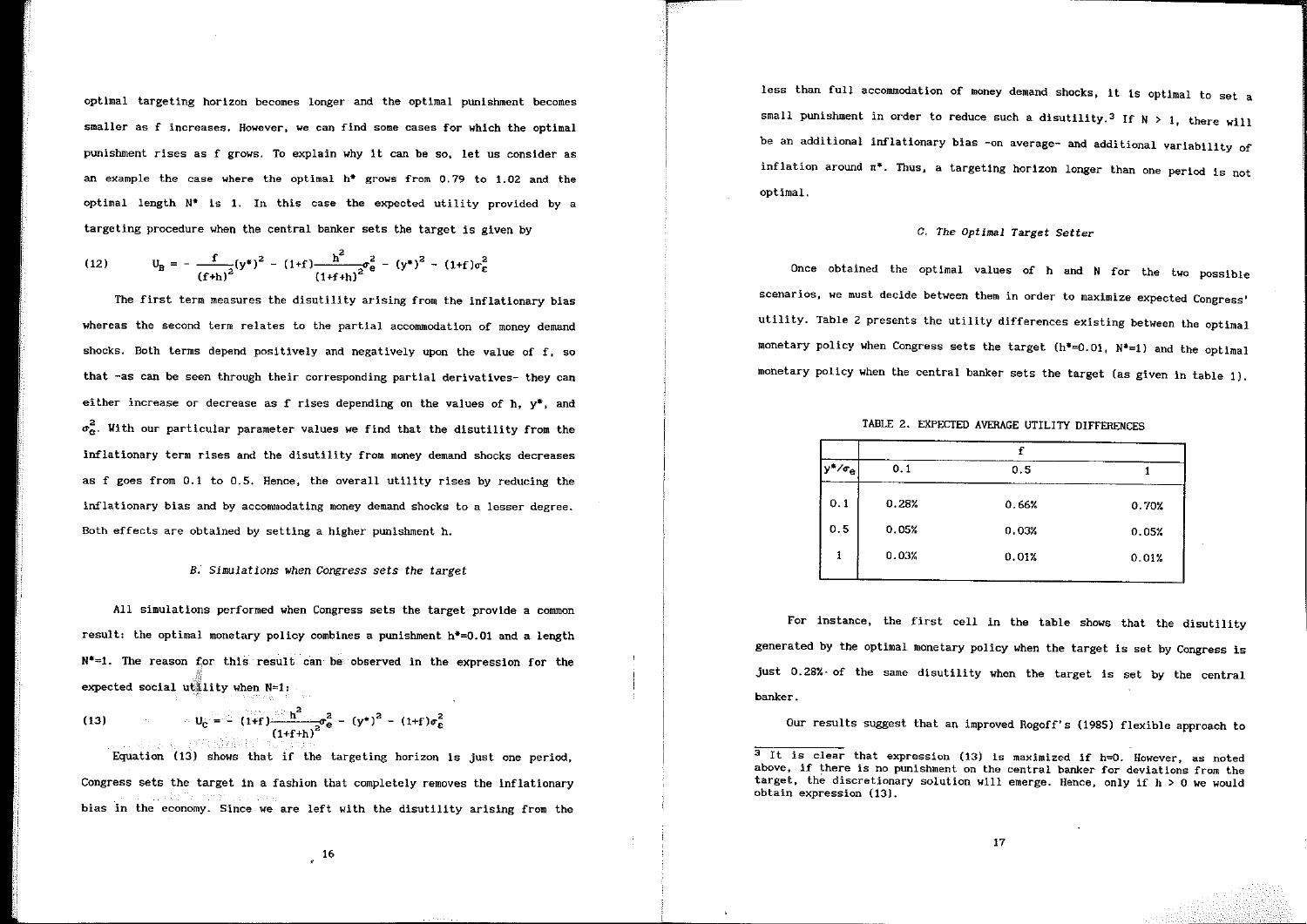monetary targeting (in terms of optimizing not only the punishment h but also both the length of the targeting horizon and the identity of the target setter) provides a better resolution to the time inconsistency problem that the average targeting approach of Canzoneri {1985) and Garfinkel and Oh (1993) in presence of private information on the part of the central banker.

#### V. Concluding Remarks

This paper studies the efficacy of monetary targeting to mitigate the classic time-inconsistency problem in monetary policy if the monetary authority's forecast of money demand is private information. In particular, we have analyzed the effects of a legislated monetary pollcy package consisting of a monetary target, a punishment for deviation from the target, a targeting horizon, and a target setter. Our results show that the best package should lnclude a target set by Congress, a targeting horlzon consistlng of just one period. of time and a small punishment on the central banker if it deviates from the target.

The analysis might be extended to include persistence of the central banker's private information and the possibillty that the central banker could revea!, at least partially, its private information by making use of noisy announcements as in Garfinkel and Oh (1990) or Jeremy C. Stein (1989).

Another lnteresting task for future research is the choice of an optima! monetary targeting package in a multisector economy, along the lines of Christopher J. Waller (1992).

#### APPENDIX

## PROOF OF PROPOSITION 1:

In period  $t = N$ , the central banker maximizes the following program

(A1) max 
$$
E_N
$$
  $\left\{ \sum_{t=N}^N \left[ - (g_t - g_t^e - \delta_t - y^*)^2 - f(g_t - \delta_t - \pi^*)^2 \right] - h \left[ \sum_{t=1}^N g_t - Ng_s \right]^2 \right\}$ 

The expectation of the first-order condition, conditional on  $e_{M}$ , provides the central banker's decision rule as a function of the target,  $g_a$ , the wage setter's action,  $g_{w}^{e}$ , and previous period's money growth,  $\sum_{i=1}^{N-1} g_{t}$ :

(A2) 
$$
g_N = \frac{1}{1+f+h} \left[ g_N^e + y^* + f\pi^* - h \left[ \sum_{t=1}^{N-1} g_t - Ng_a \right] + (1+f)e_N \right]
$$

Assuming rational expectations on the part of the wage setters when setting  $g_N^e$ , we obtain

(A3) 
$$
g_N = \frac{f}{f+h} \pi^* + \frac{1}{f+h} y^* - \frac{h}{f+h} \left[ \sum_{t=1}^{N-1} g_t - Ng_a \right] + \frac{1+f}{1+f+h} e_N
$$

In period  $t = N-1$ , the central banker solves the problem:

$$
(A4) \max_{g_{N-1}} E_{N-1} \left\{ \sum_{t=N-1}^{N} \left[ - (g_t - g_t^e - \delta_t - y^*)^2 - f (g_t - \delta_t - \pi^*)^2 \right] - h \left[ \sum_{t=1}^{N} g_t - N g_s \right]^2 \right\}
$$

Substituting  $g_N$  and  $g_N^e$  into (A4) and taking into account that  $E_{N-1}(\delta_M)=0$ , the expectation of the first-order condition, conditional on  $e_{N-1}$ , provides:

$$
(A5) \quad g_{N-1} = \frac{1}{1 + f + h_{\overline{f} + h}} \left[ g_{N-1}^e + y^* + \frac{f^2}{f + h} \pi^* - \frac{hf}{f + h} \left[ \sum_{t=1}^{N-2} g_t - Ng_a \right] + (1 + f) e_{N-1} \right]
$$

Using  $g_{N-1}^e$ , money growth in t=N-1 is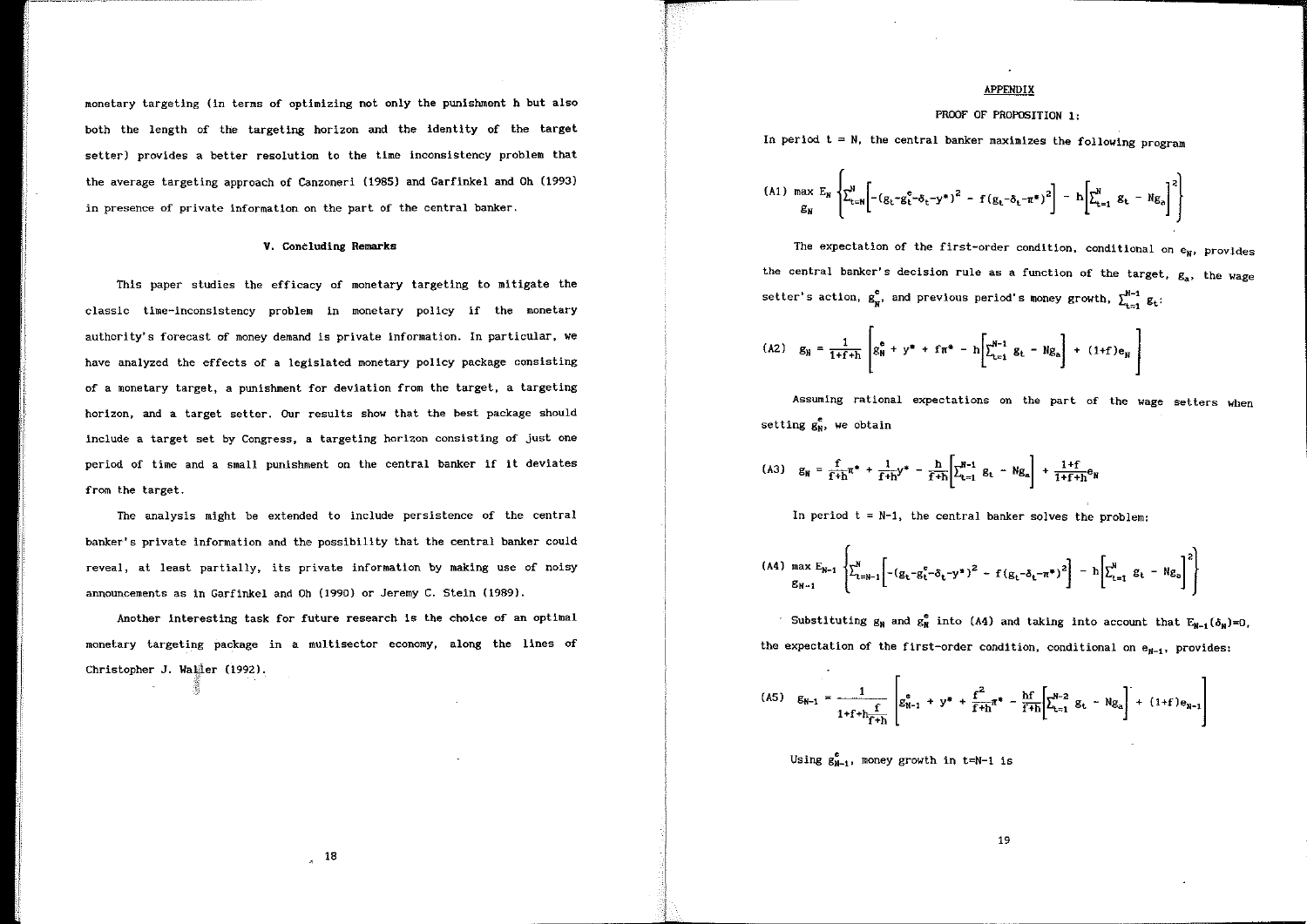$$
\text{(A6)} \quad g_{N-1} = \frac{f}{f+2h} \pi^* + \frac{1}{f+h} \Psi^* - \frac{h}{f+2h} \left[ \sum_{t=1}^{N-2} g_t - Ng_0 \right] + \frac{1+f}{1+f+h} e_{N-1}
$$

In period  $t = N-2$ , the central banker solves:

$$
{}^{(A7)} \max E_{N-2} E_{N-2} \left\{ \sum_{t=N-2}^{N} \left[ - (g_t - g_t^e - \delta_t - y^*)^2 - f (g_t - \delta_t - \pi^*)^2 \right] - h \left[ \sum_{t=1}^{N} g_t - N g_a \right]^2 \right\}
$$

Substituting  $g_W$ ,  $g_{W-1}$ ,  $g_W^e$ , and  $g_{W-1}^e$ , and taking into account that conditional on  $e_{N-2}$ , provides: expectation of the flrst-order condition,

$$
(A8) \quad g_{N-2} = \frac{1}{1+f+h_{\overline{f}+2h}} \left[ g_{N-2}^{\bullet} + y^* + \frac{f^2}{f+2h} \pi^* - \frac{hf}{f+2h} \left[ \sum_{t=1}^{N-3} g_t - N g_a \right] + (1+f) e_{N-2} \right]
$$

Using  $g_{N-2}^e$ , money growth in t=N-2 is given by:

$$
(A9) \quad g_{N-2} = \frac{f}{f+3h} \pi^* + \frac{1}{f+h} \frac{f}{f+2h} y^* - \frac{h}{f+3h} \left[ \sum_{t=1}^{N-3} g_t - N g_a \right] + \frac{1+f}{1+f+h} e_{N-2}
$$

Repeating this sequence of maximization programs for periods  $t=N-\mu$ , the general solution for money stock growth is given by:

$$
(A10) \ g_{N-\mu} = \frac{f}{f+(\mu+1)h} \pi^* + \frac{1}{f+h_{\overline{f+\mu}h}} y^* - \frac{h}{f+(\mu+1)h} \left[ \sum_{\tau=1}^{N-\mu-1} g_{\tau} - N g_{a} \right] + \frac{1+f}{1+f+h_{\overline{f+\mu}h}} e_{N-\mu}
$$
  
for  $\mu = 1, 2, ..., N-1$ .

Using  $\mu=N-t$ , we have the following expression for money growth in period t

(A11) 
$$
g_t = \frac{f}{f + (N-t+1)h} \pi^* + \frac{1}{f + h \frac{f}{f + (N-t+1)h}} y^* - \frac{h}{f + (N-t+1)h} \left[ \sum_{\tau=1}^{t-1} g_{\tau} - Ng_a \right] + \frac{1+f}{1+f + h \frac{f}{f + (N-t)h}} e_t
$$
  
for  $t = 1, 2, ..., N$ .

Now, we have to eliminate past  $g_{\tau}$  so as to express optimal monetary policy in terms of current  $e_t$  and past  $e_{\tau}$ , the parameters of the model, and the target  $g_a$ . To do so we make use of (A11) to find  $g_i$  and sequentially  $g_2, g_3, \ldots, g_N$ .

When t=1, we have

(A12) 
$$
g_1 = \frac{f}{f + Nh} \pi^* + \frac{Nh}{f + Nh} g_a + \frac{f + (N-1)h}{f[f + Nh]} y^* + \frac{(1+f)[f + (N-1)h]}{(1+f)[f + (N-1)h] + hf} e_1
$$

Substituting (A12) into  $g_2$ , we obtain

$$
(A13) g_2 = \frac{f}{f + Nh} \pi^* + \frac{Nh}{f + Nh} g_a + \left[ \frac{f + (N-2)h}{f[f + (N-1)h]} - \frac{h}{f[f + Nh]} \right] y^* + \frac{(1+f)[f + (N-2)h]}{(1+f)[f + (N-2)h] + hf^c}
$$
  

$$
= \frac{h(1+f)}{(1+f)[f + (N-1)h] + hf^c}
$$

Substituting (A12) and (A13) into 
$$
g_3
$$
, we obtain

(A14) 
$$
g_3 = \frac{f}{f+Nh} \pi^* + \frac{Nh}{f+Nh} g_a + \left[ \frac{f+(N-3)h}{f(f+(N-2)h)} - \frac{h}{f(f+(N-1)h)} \right] \times \frac{h}{f(f+Nh)} \right] y^*
$$
  
+  $\frac{(1+f)[f+(N-3)h]}{(1+f)[f+(N-3)h] + hf} g_3 - \frac{h(1+f)}{(1+f)[f+(N-2)h] + hf} g_2 - \frac{h(1+f)}{(1+f)[f+(N-1)h] + hf} g_1$ 

Repeating this sequence of substitutions until period N, one can verify that the general solution is the expression given in the text, Moreover, {All) shows that, at time t, past money disturbances,  $e_T$ , are fully revealed to the wage setters upon their observing past  $g_{\tau}$ .

# PROOF OF PROPOSITION 2:

The central banker chooses the target,  $g_a^B$ , to maximize

{AlS)

$$
\begin{bmatrix} \max_{B} & E_{0} \\ \sum_{t=1}^{N} & u_{t} - h \left[ \sum_{t=1}^{N} g_{t} - N g_{a}^{B} \right]^{2} \end{bmatrix}
$$

subject to the expressions for  $g_t$  and  $g_t^e$  in proposition 1. The expectation of the first-order condition, taking into account that  $E_0(\delta_t)=0$ , is the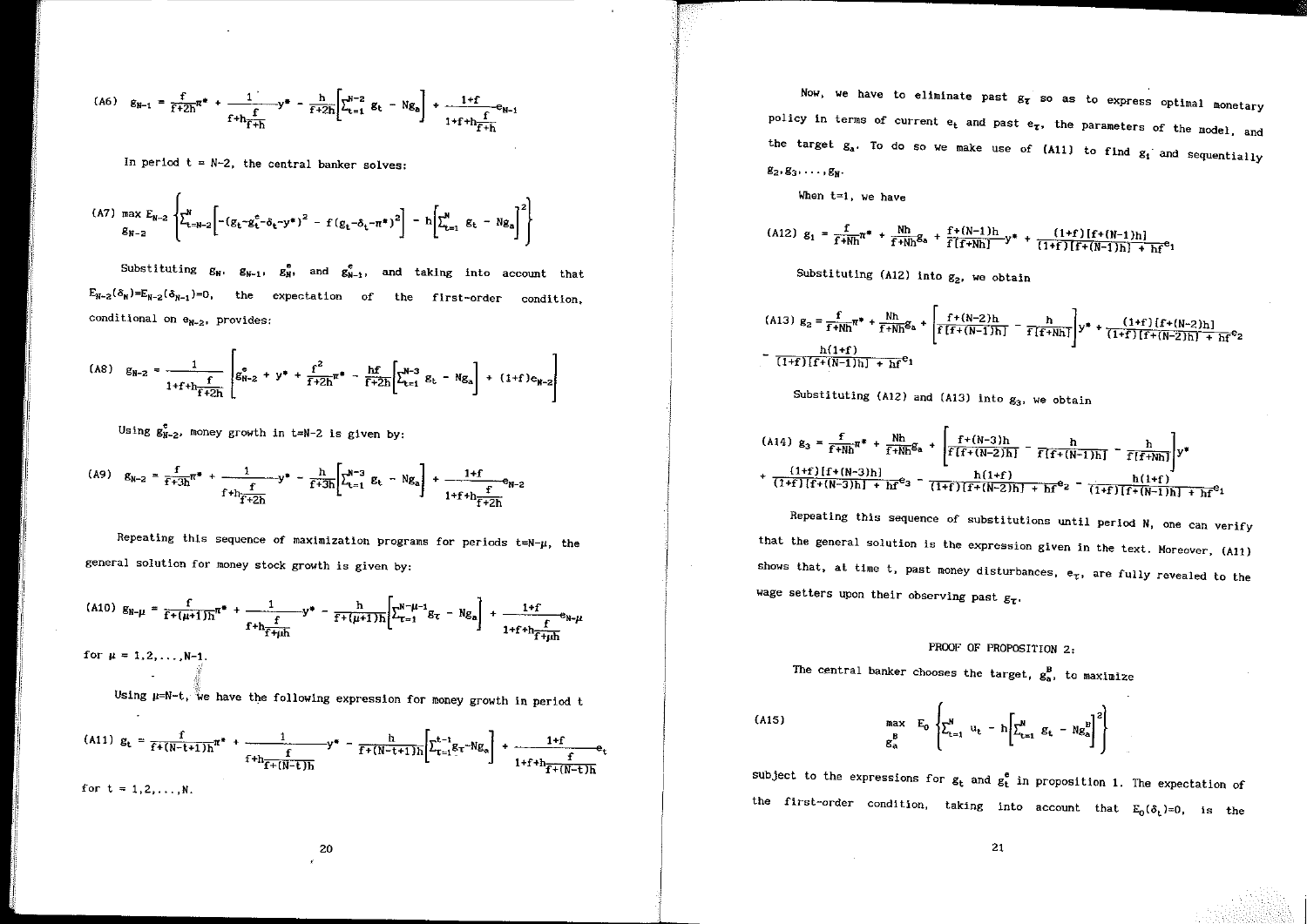following:

$$
(A16) \quad \sum_{t=1}^{N} \left[ -\frac{Nh}{f+Nh} \pi^* + \frac{Nh}{f+Nh} g_a^B + \left[ \frac{f+(N-t)h}{f\left[f+(N-t+1)h\right]} - \sum_{t=1}^{t-1} \frac{h}{f\left[f+(N-t+1)h\right]} \right] y^* \right] - \left[ \frac{Nf}{f+Nh} \pi^* - \frac{Nf}{f+Nh} g_a^B + \sum_{t=1}^{N} \left[ \frac{f+(N-t)h}{f\left[f+(N-t+1)h\right]} - \sum_{t=1}^{t-1} \frac{h}{f\left[f+(N-t+1)h\right]} \right] y^* \right] = 0
$$

Rearranging, we obtain the optimal target for the central bank,  $g_a^B = \pi^*$ . Congress chooses the target,  $g_a^C$ , to maximize

(Al?)

 $\mathcal{L}^{\mathcal{L}}$ 

$$
\max_{\substack{C\\ \mathcal{B}_a}} E_0 \left\{ \sum_{t=1}^N u_t \right\}.
$$

subject to the expressions for  $g_t$  and  $g_t^e$  in proposition 1. The expectation of the first-order condition is:

(A18) 
$$
\sum_{t=1}^{N} \left[ -\frac{Nh}{f+Nh} \pi^* + \frac{Nh}{f+Nh} \mathcal{E}_a^c + \left[ \frac{f+(N-t)h}{f[f+(N-t+1)h]} - \sum_{t=1}^{t-1} \frac{h}{f[f+(N-t+1)h]} \right] y^* \right] = 0
$$

It is easy to see that the following equality holds:

(A19) 
$$
\sum_{t=1}^{N} \left[ \frac{f^{+}(N-t)h}{f[f+(N-t+1)h]} - \sum_{\tau=1}^{t-1} \frac{h}{f[f+(N-\tau+1)h]} \right] y^{*} = \sum_{t=1}^{N} \frac{1}{f^{+}th} y^{*}
$$

Rearranging (A18) and using (A19), we obtain the expression for  $g_a^C$  in proposition 2.

# PROOF OF PROPOSITION 3:

Substituting  $g_a^B = \pi^*$  into the expression for  $g_t$  in proposition 1 one obtains the following

(A19) 
$$
g_t^B = \pi^* + \left[ \frac{f + (N-t)h}{f[f+(N-t+1)h]} - \sum_{\tau=1}^{t-1} \frac{h}{f[f+(N-\tau+1)h]} \right] y^* + \frac{(1+f)[f + (N-t)h]}{(1+f)[f+(N-t)h] + hf^{\theta}t}
$$
  
-  $\sum_{\tau=1}^{t-1} \frac{h(1+f)}{(1+f)[f+(N-t)h] + hf^{\theta}\tau}$ 

Similarly, substituting the expression for  $g_a^c$  into  $g_t$  we obtain

23

(A20) 
$$
g_t^C = \pi^* - \frac{1}{N} \sum_{t=1}^N \frac{1}{f + th} y^* + \left[ \frac{f + (N-t)h}{f[f + (N-t+1)h]} - \sum_{t=1}^{t-1} \frac{h}{f[f + (N-t+1)h]} \right] y^*
$$
  
+  $\frac{(1+f)[f + (N-t)h]}{(1+f)[f + (N-t)h] + hf} e_t - \sum_{t=1}^{t-1} \frac{h(1+f)}{(1+f)[f + (N-t)h] + hf} e_t$ 

so that proposition 3 holds.

 $\mathcal{L}$ 

 $\sim$ 

 $\sim$  $\mathcal{A}^{\pm}$